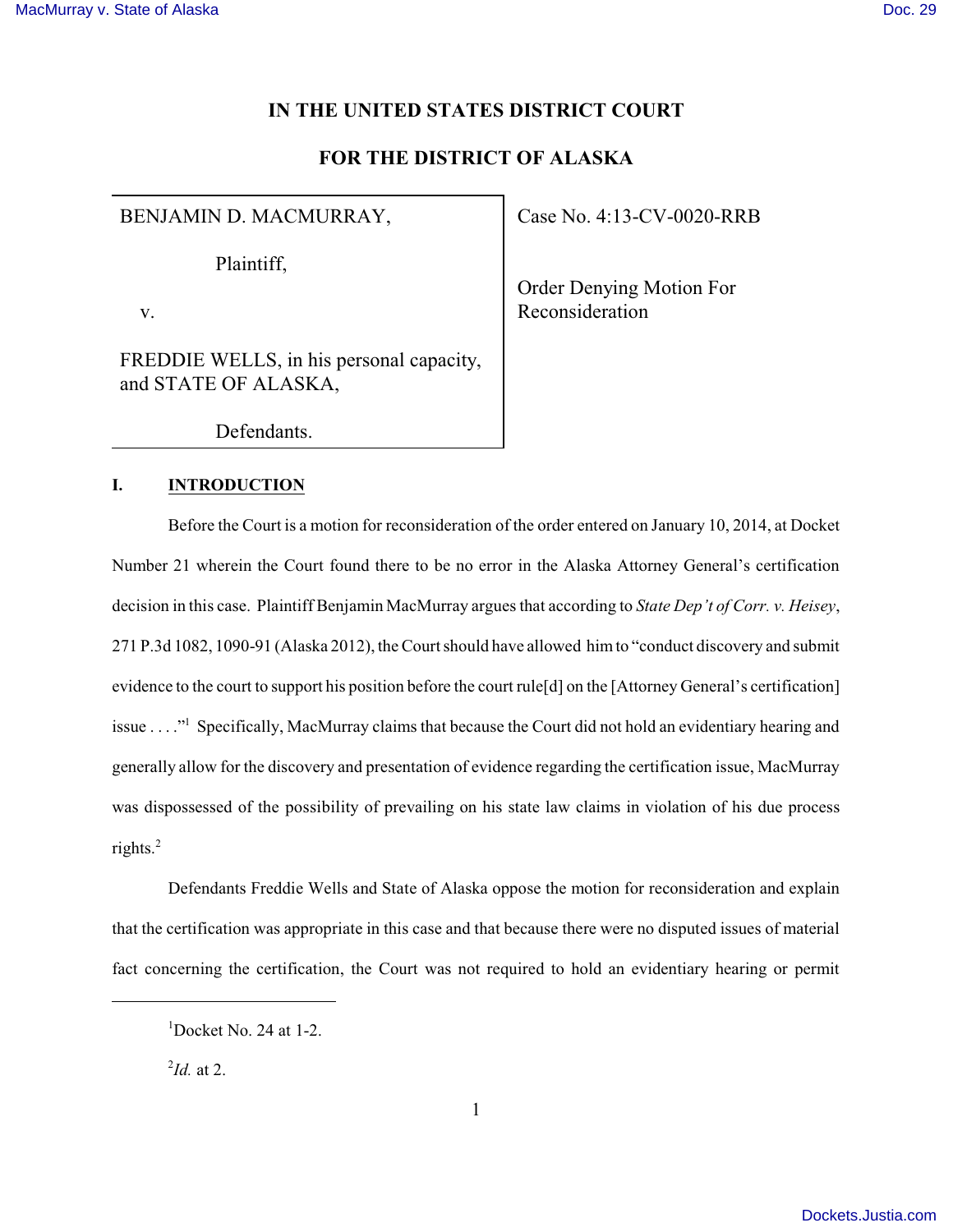discovery.<sup>3</sup>

Inasmuch as the Court concludes that MacMurray has not shown highly unusual circumstances, presented newly discovered evidence, proven clear error, nor cited an intervening change in controlling law, MacMurray's Motion is **DENIED**.

#### **II. STANDARD OF REVIEW**

Motions for reconsideration should not be granted unless highly unusual circumstances are shown to warrant such a reconsideration.<sup>4</sup> A motion for reconsideration is appropriate only when: (1) the district court is presented with newly discovered evidence; (2) the district court committed clear error; or (3) there is an intervening change in the controlling law.<sup>5</sup>

### **III. DISCUSSION**

MacMurray contends that before ruling on the certification issue, the Court was required to permit

him to "obtain discovery, submit evidence and otherwise have a hearing appropriate to the case . . . ."

MacMurray's arguments are unpersuasive.

Under *Heisey*, a reviewing court follows a specific process when reviewing an Attorney General's

certification:

(1) the standard of review for the certification decision should be de novo; (2) *the burden of proof lies upon the plaintiff challenging certification to prove that the defendants were not acting within the scope of their employment*; (3) the court should apply the factors in AS  $09.50.253(h)(1)$  for the scope-of-employment determination; (4) the outcome should be decided by the court, not a jury; and  $(5)$  the determination should be made prior to trial.<sup>7</sup>

Additionally, "[i]f there are disputed issues of fact, we direct the court to hold an evidentiary hearing and

 $3$ Docket No. 28 at 2.

*389 Orange St. Partners v. Arnold*, 179 F.3d 656, 665 (9th Cir. 1999). *See* D.Ak. LR 59.1 <sup>4</sup> (2010).

 $^{5}$ *Id.* 

 ${}^{6}$ Docket No. 24 at 2.

 $<sup>7</sup>Heisey$ , 271 P.3d at 1090-91 (emphasis added).</sup>